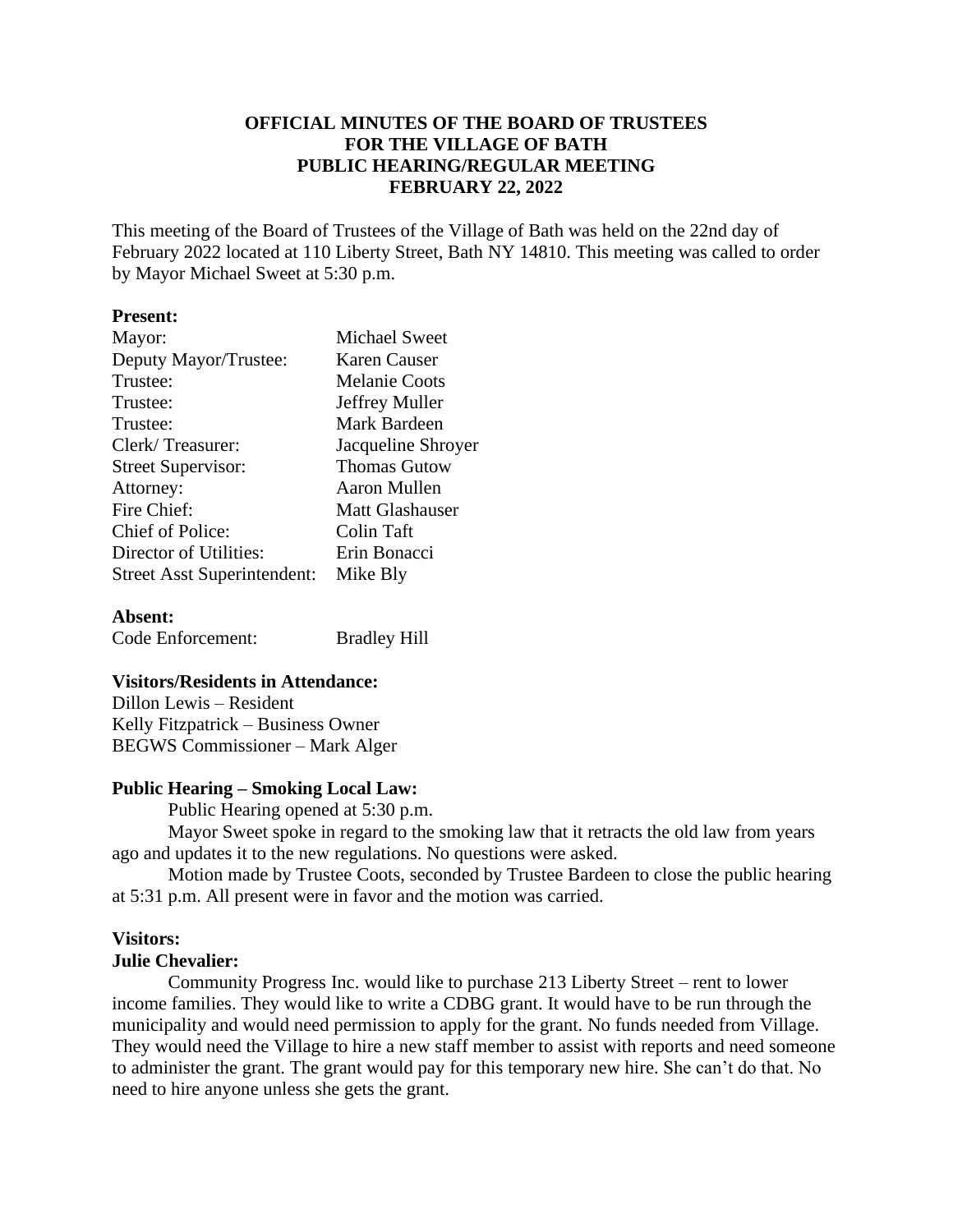Board is not interested in taking more properties off the tax roll. It would be a non-profit buyer for that property. They were not interested in supporting the grant.

## **Adjourn Regular Meeting/Executive Session:**

Motion made by Trustee Muller, seconded by Trustee Coots to adjourn the regular meeting of the Board of Trustees of the Village of Bath at 5:38 p.m. to go into executive session for the medical, financial, credit, or employment history of a particular person or corporation, or matters leading to the appointment, employment, promotion, demotion, discipline, suspension, dismissal, or removal of a particular person or corporation. All present were in favor and the motion was carried.

Chief of Police, Colin Taft, was asked to stay. Left at 5:52 p.m.

## **Return to Regular Session:**

Motion made by Trustee Bardeen, seconded by Trustee Coots to return to regular session at 6:15 p.m. All present were in favor and the motion was carried.

## **Correspondence:**

## **John Southard – Use of Pulteney Park:**

Motion made by Trustee Coots, seconded by Trustee Bardeen to approve the request from the John Southard Youth Group for the use of Pulteney Park on April 9, 2022 for their annual Easter Event. All present were in favor and the motion was carried.

## **Bath Cinderella – Use of WWTP Softball Field:**

Motion made by Trustee Muller, seconded by Trustee Coots to approve the request from Bath Cinderella Softball for the use of the WWTP softball field for their spring and fall 2022 seasons. All present were in favor and the motion was carried.

## **Audit of Bills:**

Motion made by Trustee Muller, seconded by Trustee Coots to approve the payment of the Village bills in the amount of \$196,197.57. All present were in favor and the motion was carried.

## **Department Head Reports:**

## **Thomas Gutow, Street Superintendent:**

Street Report was received.

## **Colin Taft, Chief of Police:**

Police Report was received. Annual Police Report for 2021 was received.

## **Bradley Hill, Code Enforcement:**

Code Enforcement Report was received.

## **Matthew Glashauser, Fire Chief:**

Fire Department Report was received.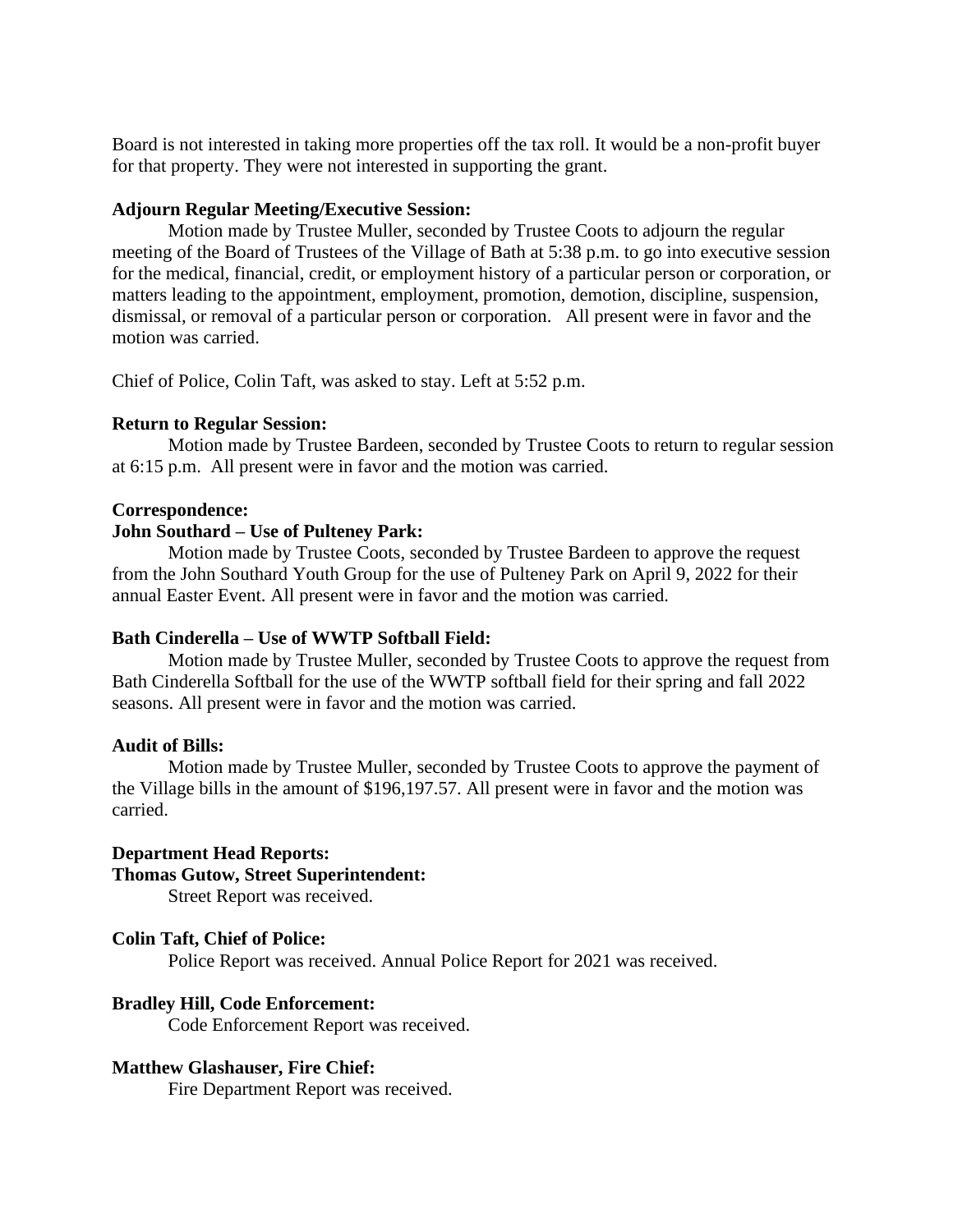## **Erin Bonacci, BEGWS Director:**

BEGWS Minutes were received. Monthly report was received.

#### **Jacqueline Shroyer, Clerk/Treasurer Report:**

Clerk/Treasurer Report was received.

Motion made by Trustee Coots, seconded by Trustee Muller to approve the following budget amendments. All present were in favor and the motion was carried.

Budget Amendment:

Increase A3120.42 Police Dept – Gas  $&$  Oil by \$2,500.00 Decrease A3120.12 Police Dept – Anticipated Retirement by \$2,500.00 To cover the increasing costs of fuel.

Increase A3120.4 Police Dept – Contractual by \$500.00 Decrease A3120.12 Police Dept – Anticipated Retirement by \$500.00 To cover overages that may occur in contractual.

Increase A2705 Gifts/Donations by \$13,586.00 Increase A3120.2 Police Dept – Equipment by \$13,586.00 To record donations and expenses for K-9

Increase A5122.4 Consolidated Highway Improvement by \$5,460.38 Increase A3501 CHIPS funding by \$5,460.38 To adjust the budget for the amount to CHIPS funding we will be reimbursed.

#### **Committee Reports:**

#### **Trustee Causer:**

Motion made by Trustee Muller, seconded by Trustee Bardeen to approve the request from the Chamber of Commerce for the use of Pulteney Park on Wednesday's July 6 through August 10, 2022 for Music in the Park. All present were in favor and the motion was carried.

#### **Mayor Sweet:**

Motion made by Trustee Muller, seconded by Trustee Causer to appoint Trustee Bardeen as the new liaison for the Police Department. All present were in favor and the motion was carried.

## **Trustee Coots:**

Motion made by Trustee Muller, seconded by Trustee Causer to approve the request for the Brewfest to use Pulteney Park on Saturday, August 13, 2022. All present were in favor and the motion was carried.

**New Business: Local Law – Smoking:**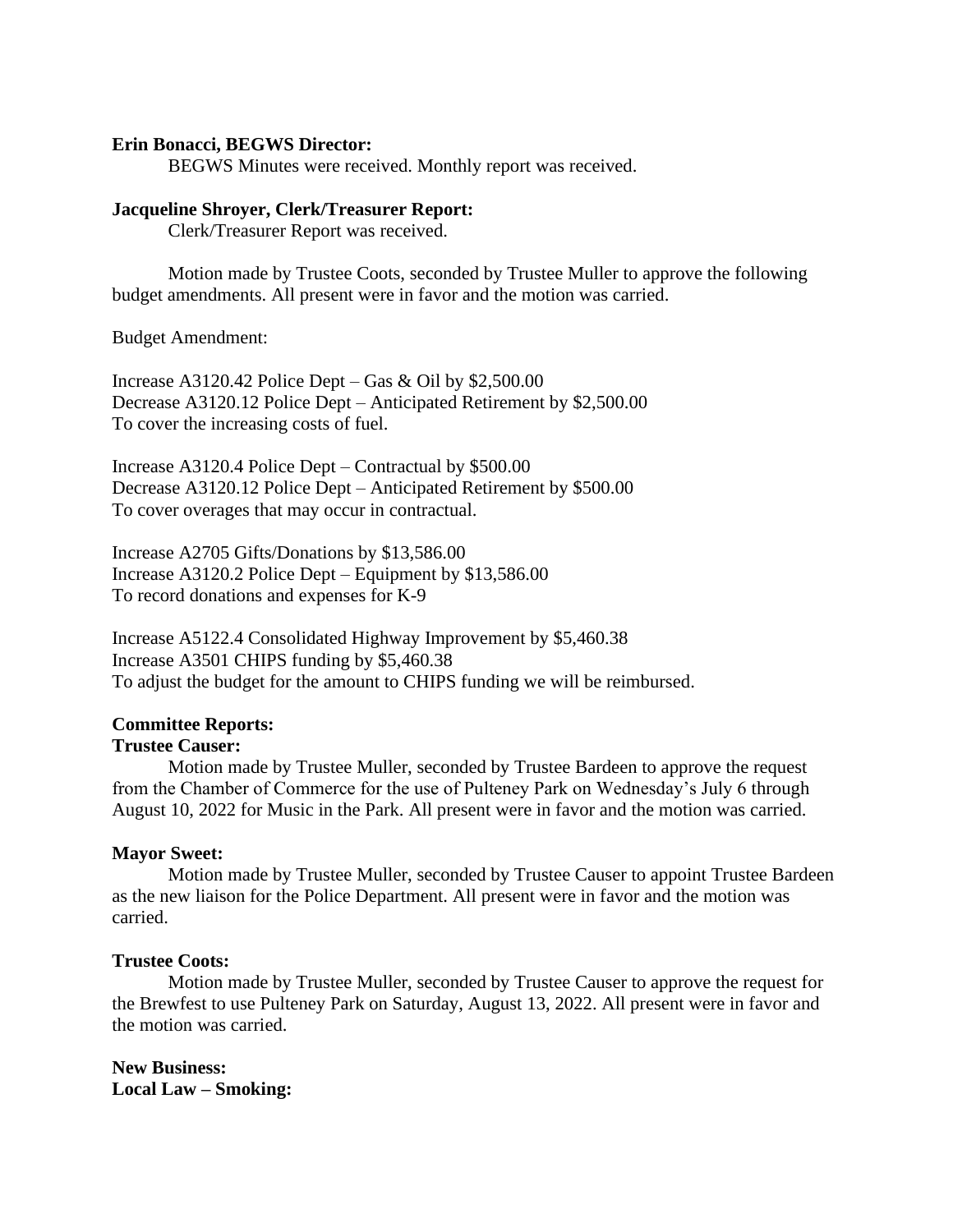Motion made by Trustee Bardeen, seconded by Trustee Coots to approve the local law regarding the smoking policy. All present were in favor and the motion was carried.

## **Steuben County – Stop DWI Agreement:**

Motion made by Trustee Coots, seconded by Trustee Bardeen to approve the 2022 Steuben County Stop DWI Agreement. All present were in favor and the motion was carried.

## **Steuben County – Hotel/Motel Visit Agreement:**

Motion made by Trustee Muller, seconded by Trustee Bardeen to approve the 2022 Steuben County Hotel/Motel Visit Agreement. All present were in favor and the motion was carried.

#### **Tops Traffic Light Discussion:**

Table – Won't approve until Tops agrees.

## **MVP Health Care Grant:**

Board decided not to proceed with the exercise equipment on Steuben St. as the feedback from residents was it would not be used.

#### **PT Police Officer Hire – Brent Nadjadi:**

# RESOLUTION VILLAGE OF BATH BOARD OF TRUSTEES BATH, NEW YORK

DATE APPROVED: Tuesday, February 22, 2022 INTRO. DATE: Tuesday, February 22, 2022

| <b>INTRODUCED BY:</b><br>Trustee Coots |                       | <b>SECONDED BY:</b><br>Trustee Bardeen |     |                |        |
|----------------------------------------|-----------------------|----------------------------------------|-----|----------------|--------|
|                                        |                       |                                        |     |                |        |
| VOTE:                                  | Mayor Sweet           | Aye                                    | Nav | Abstain        | Absent |
|                                        | <b>Trustee Causer</b> | Ave                                    | Nay | <b>Abstain</b> | Absent |
|                                        | Trustee Bardeen       | Ave                                    | Nav | Abstain        | Absent |
|                                        | <b>Trustee Coots</b>  | Aye                                    | Nav | Abstain        | Absent |
|                                        | <b>Trustee Muller</b> | Ave                                    | Nav | Abstain        | Absent |

TITLE: Appointment of Brent Nadjadi as Part-time Police Officer for the Village of Bath.

WHEREAS, the Bath Village Chief of Police had previously announced the need to hire part-time police officers in an effort of having sufficient personnel to cover vacations and sick leave in order to keep police department over-time to manageable levels.

WHEREAS, the Bath Village Chief of Police, Colin Taft, with approval of the Village Board, is authorized to maintain up to nine (9) part-time police officer positions, and is recommending that the